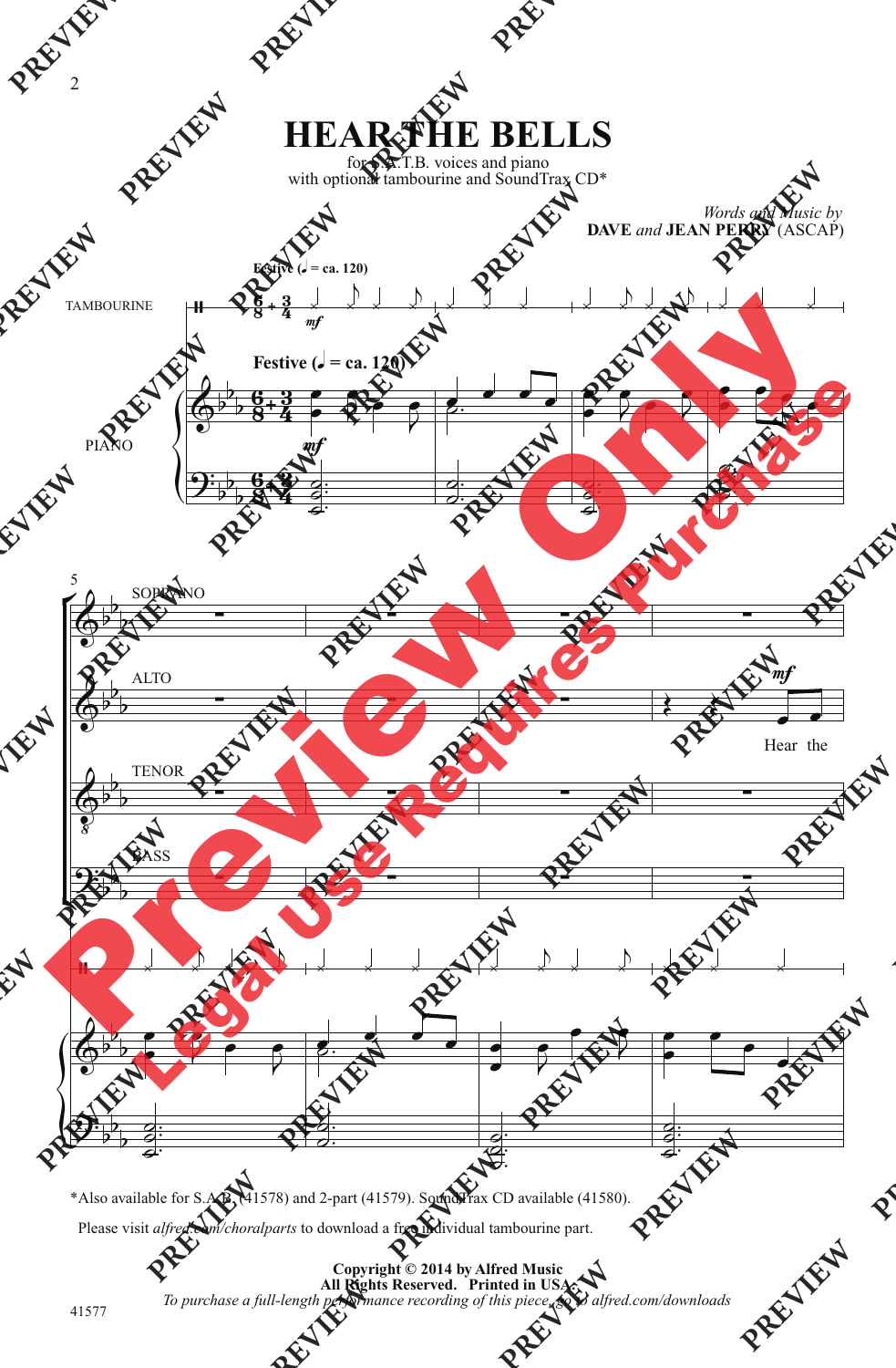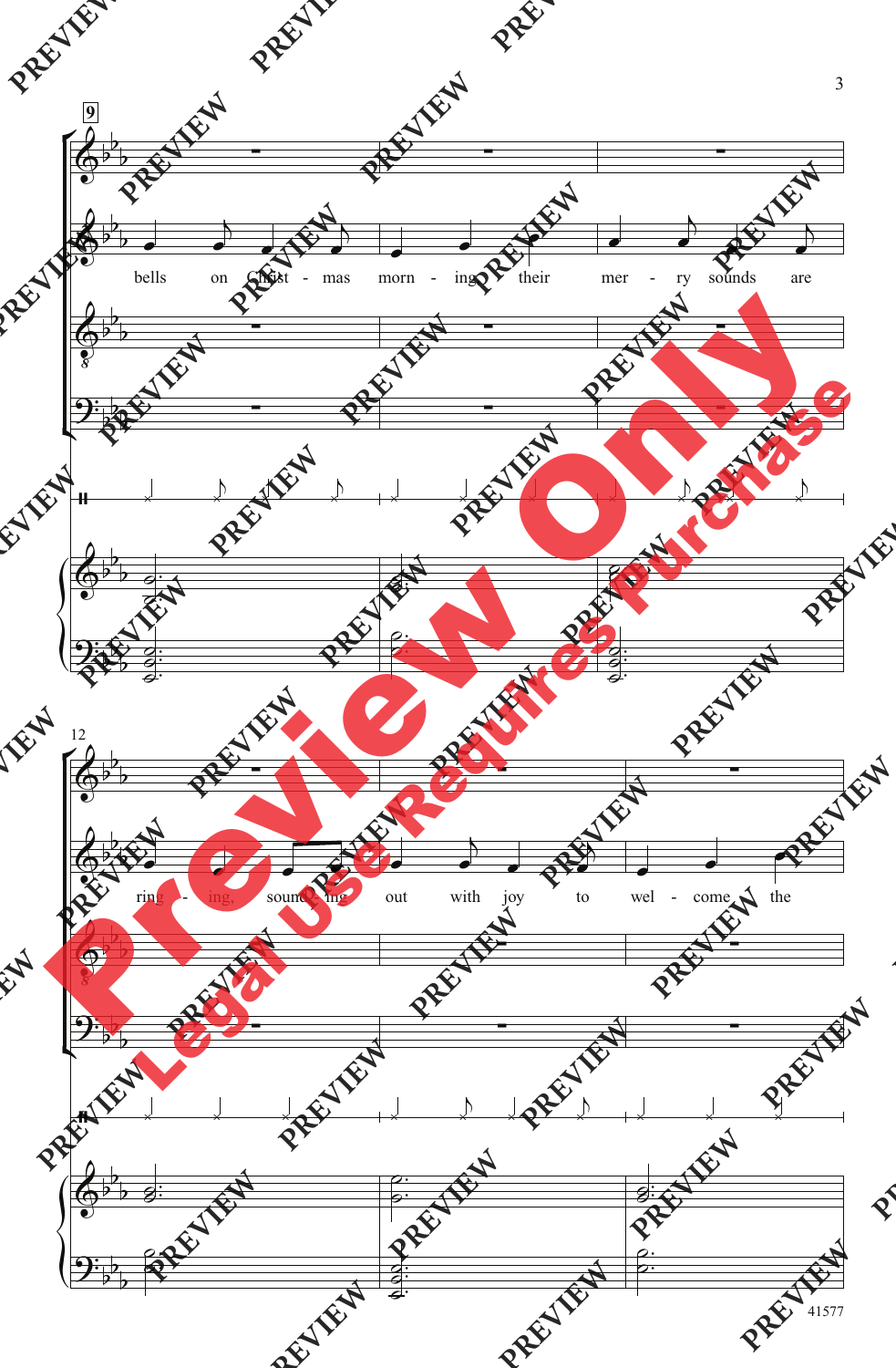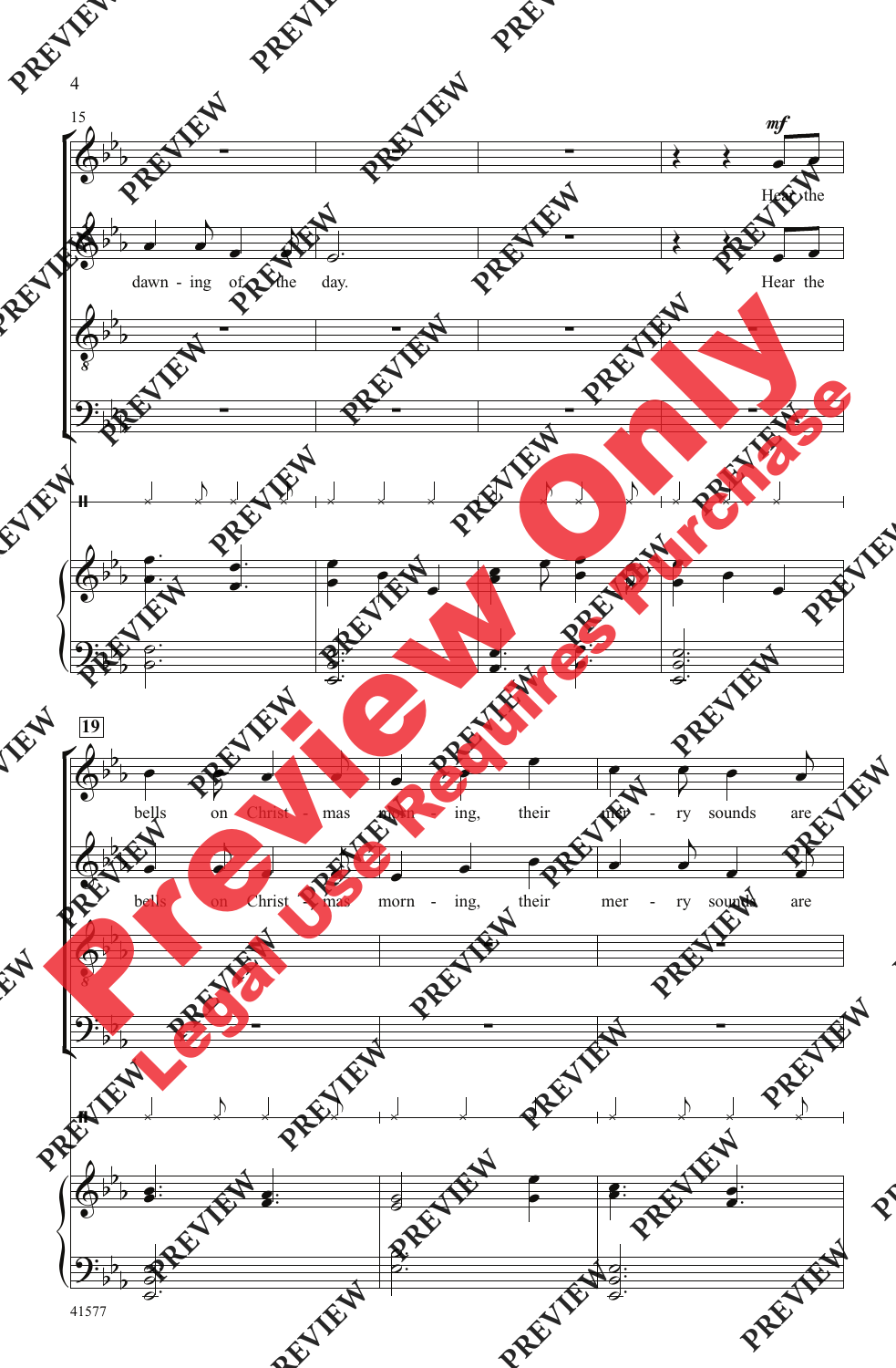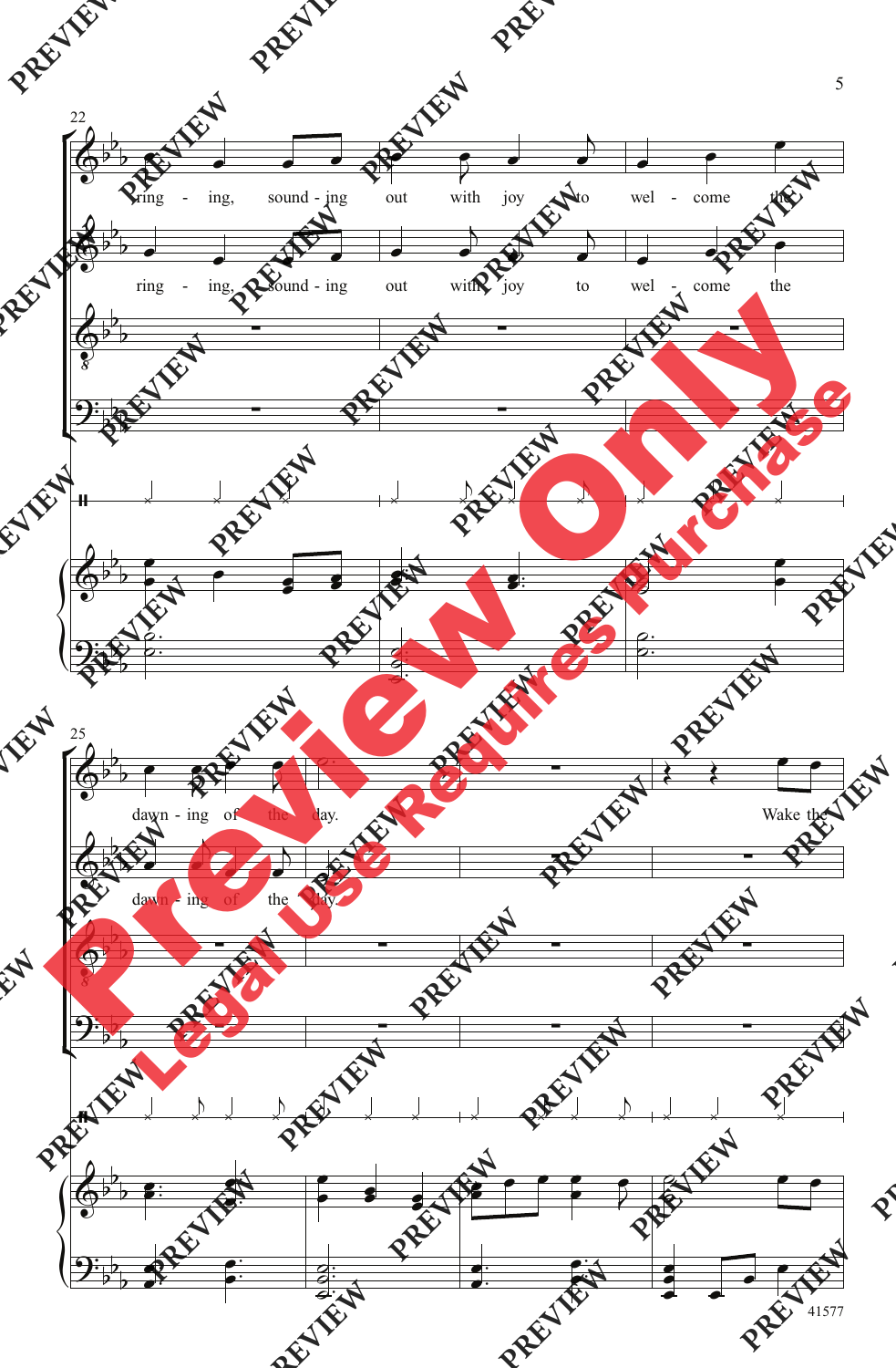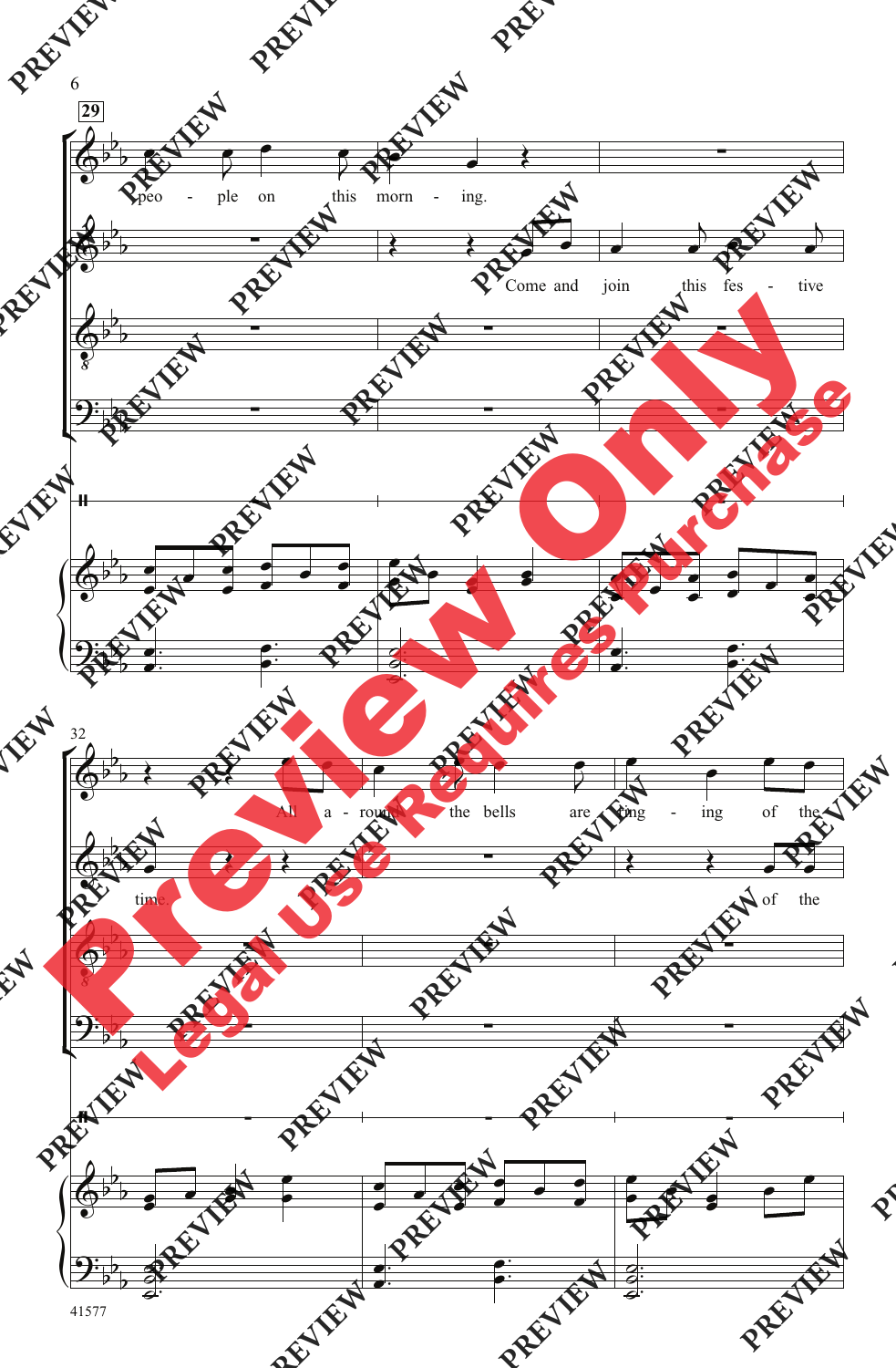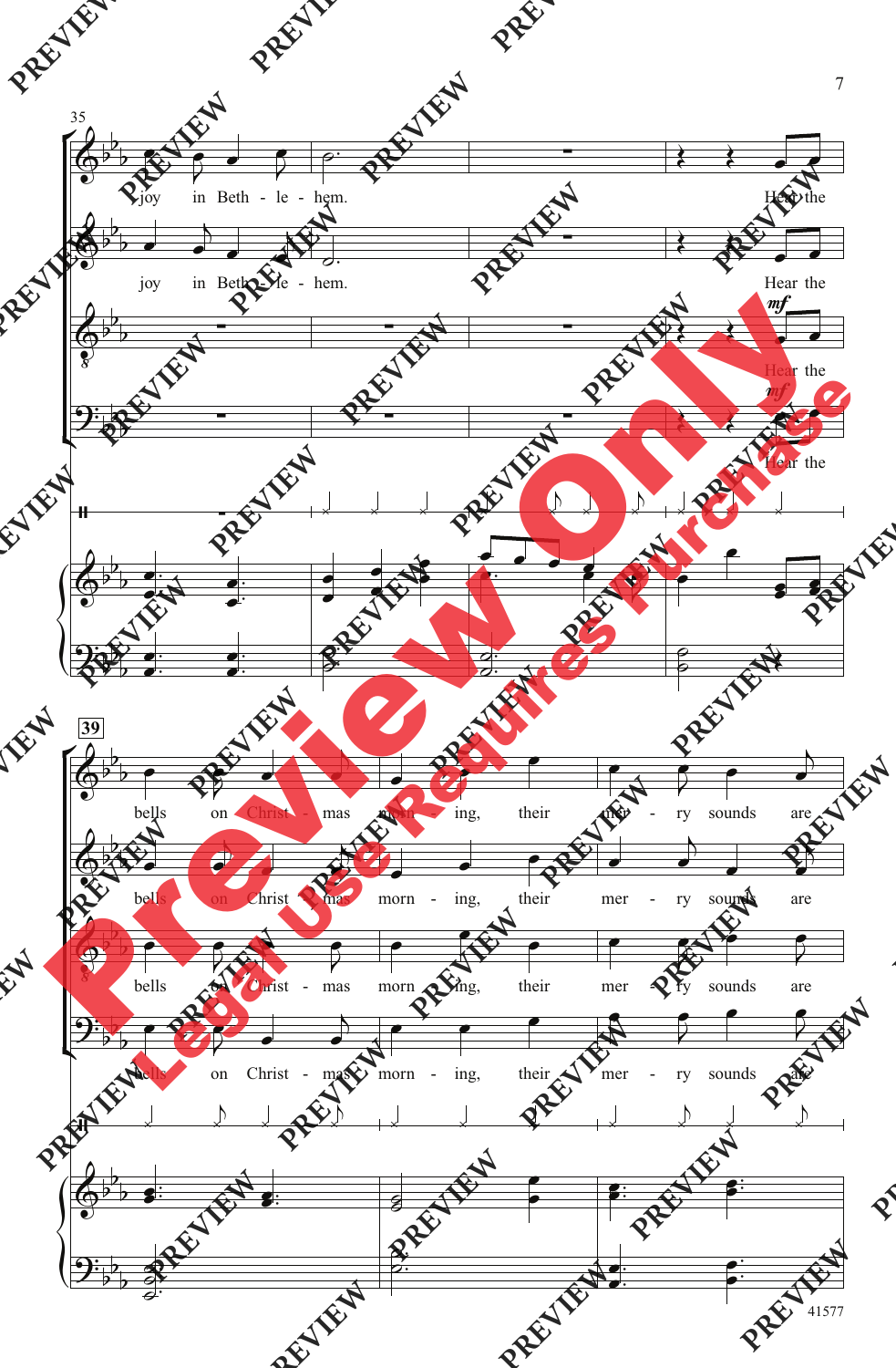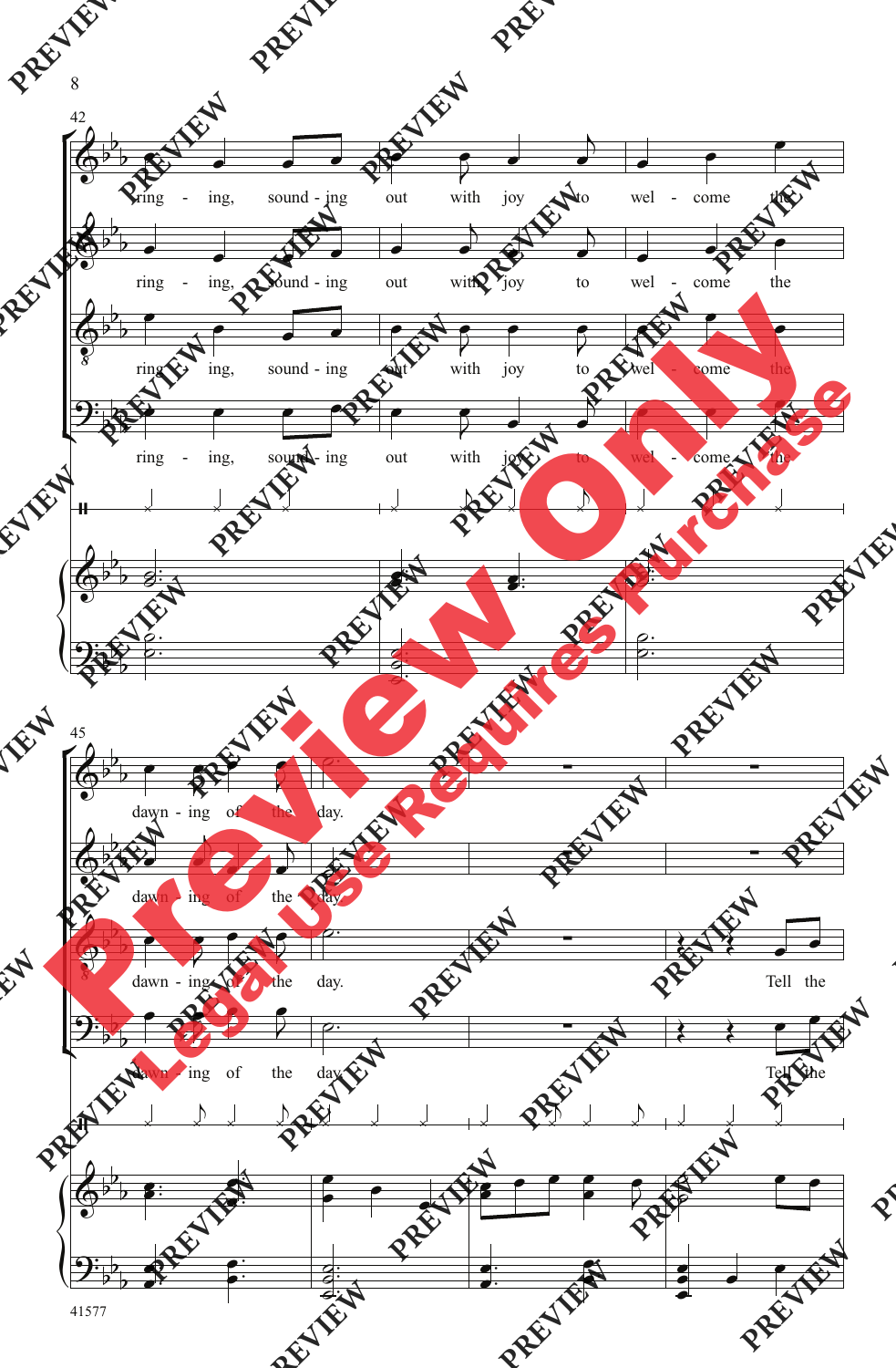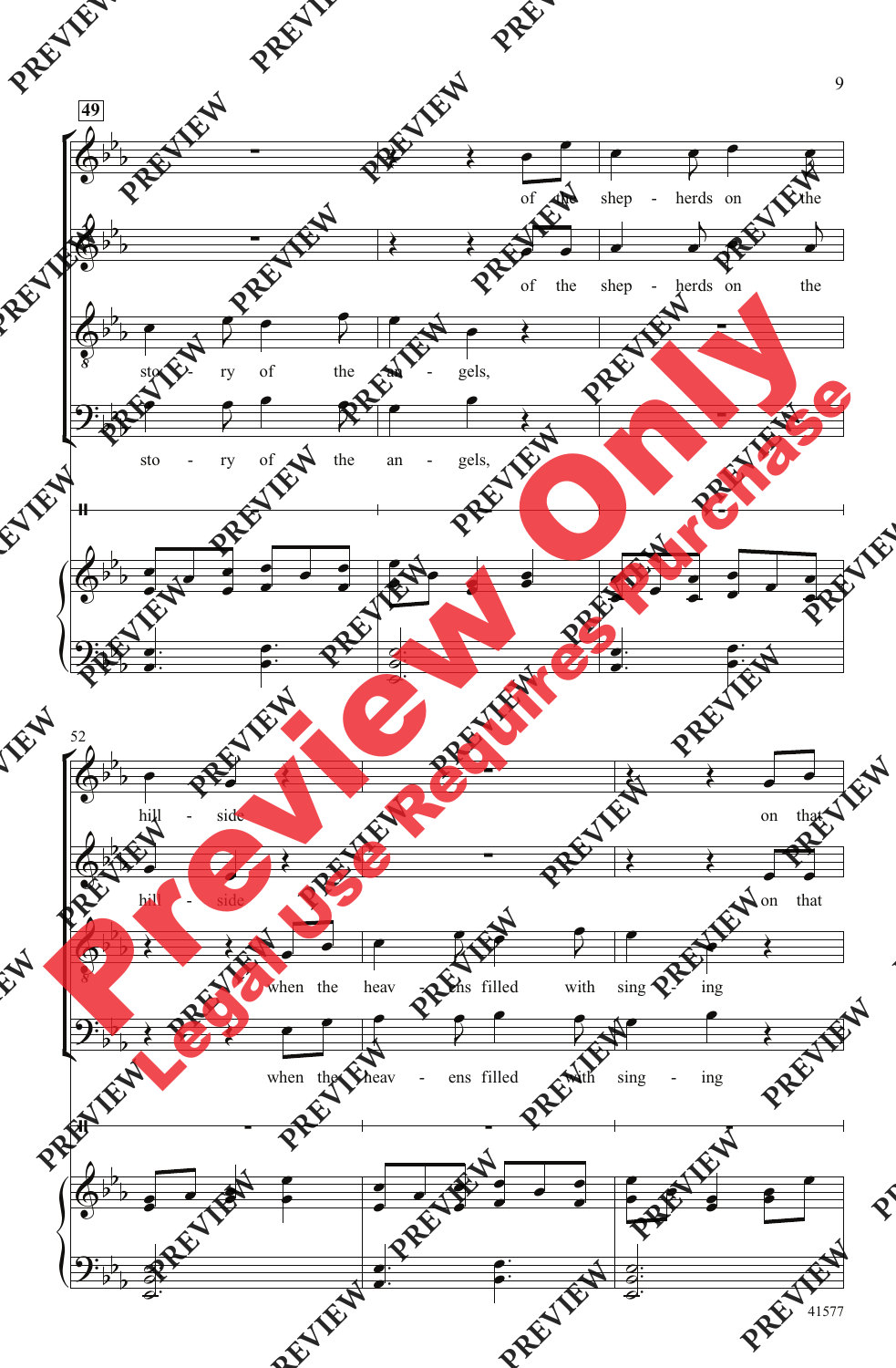

<sup>41577</sup>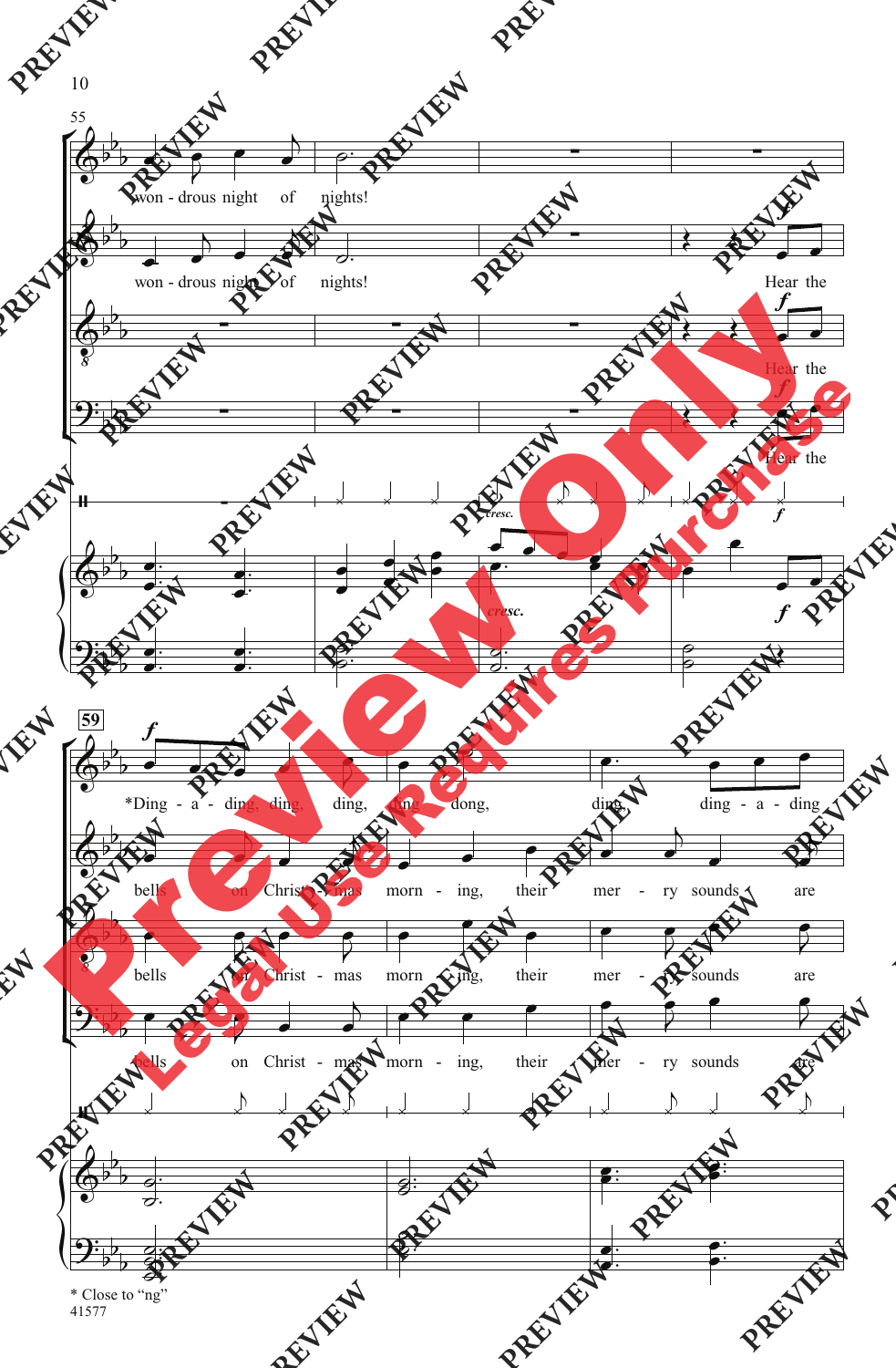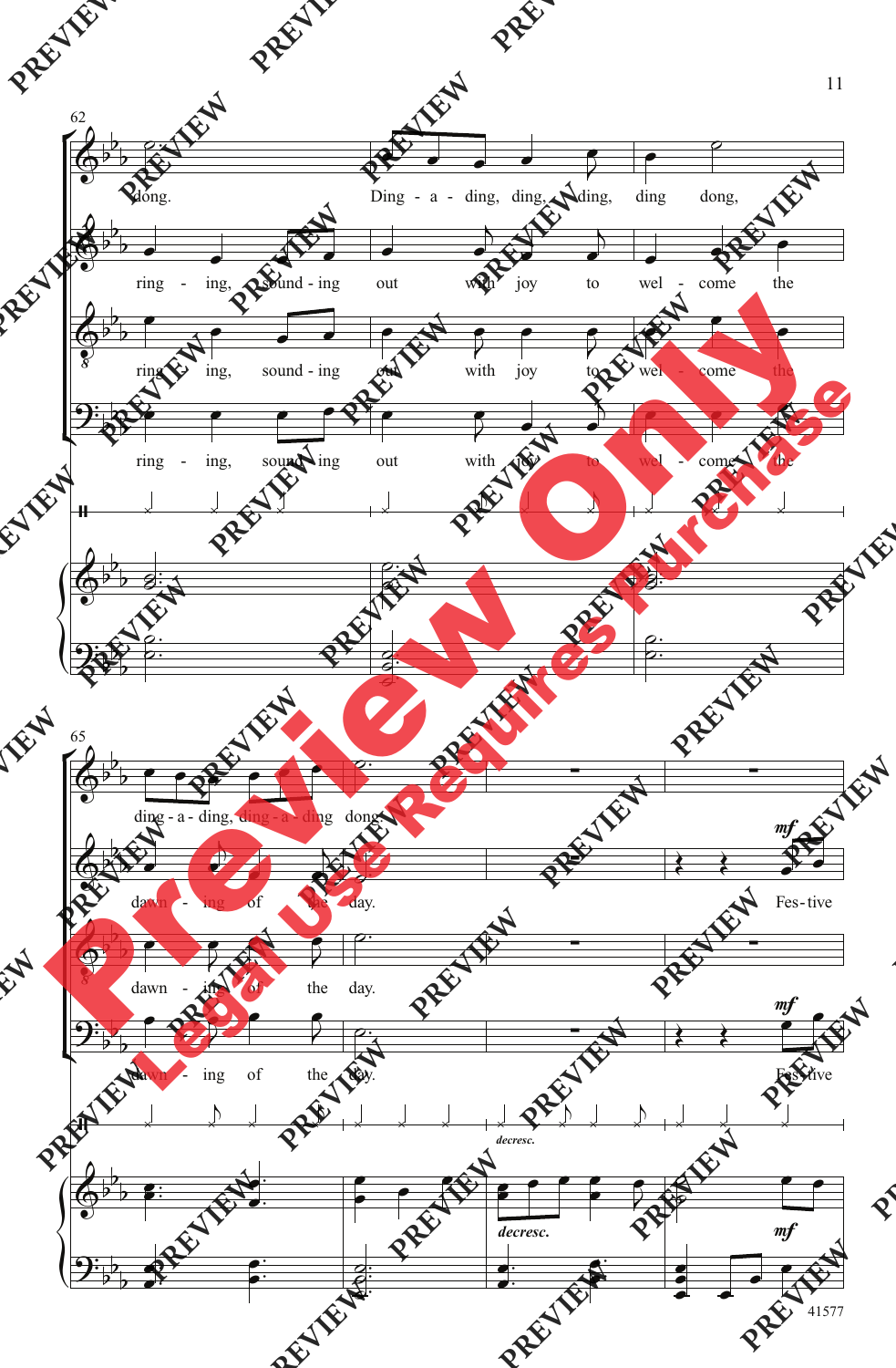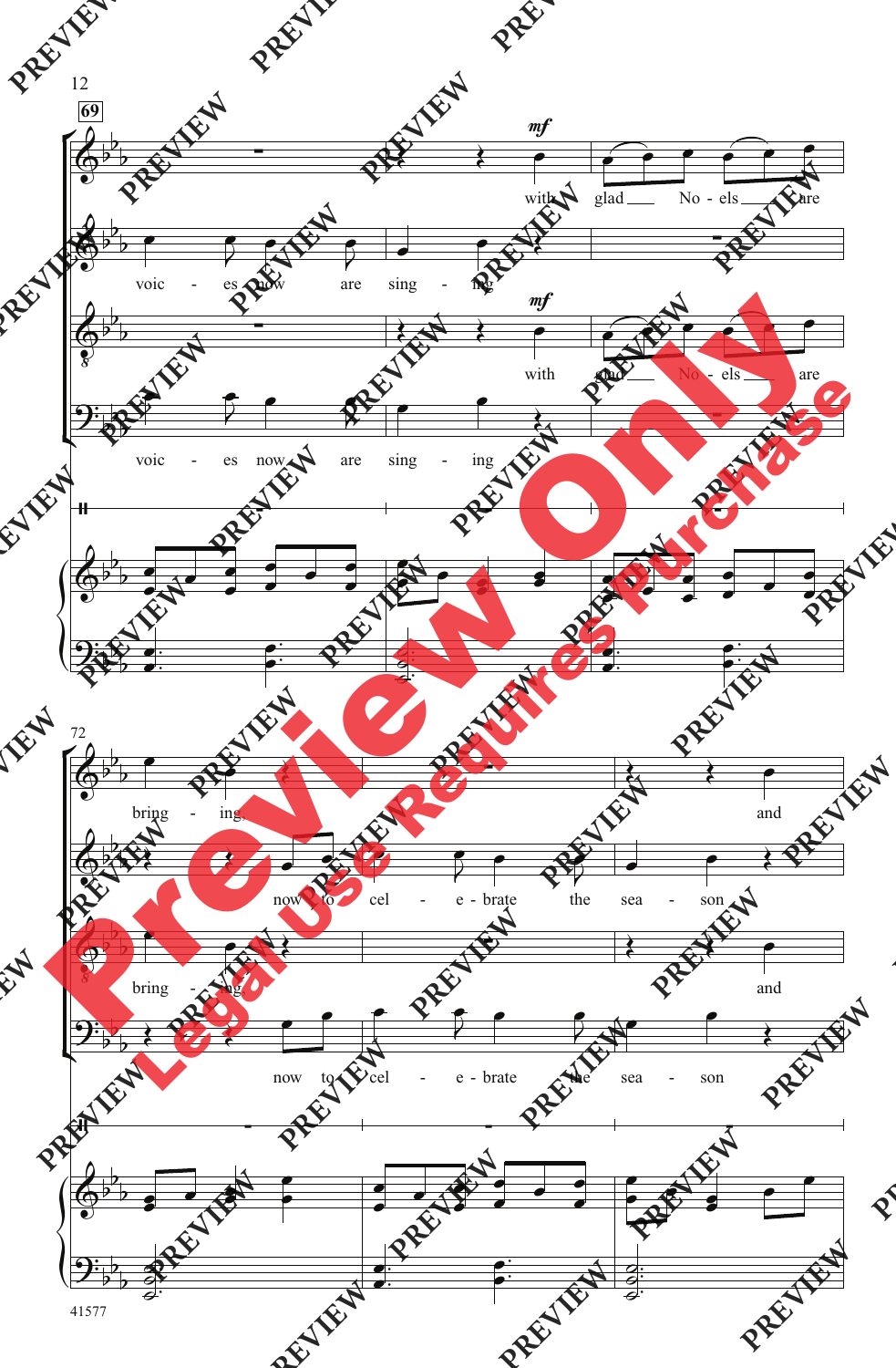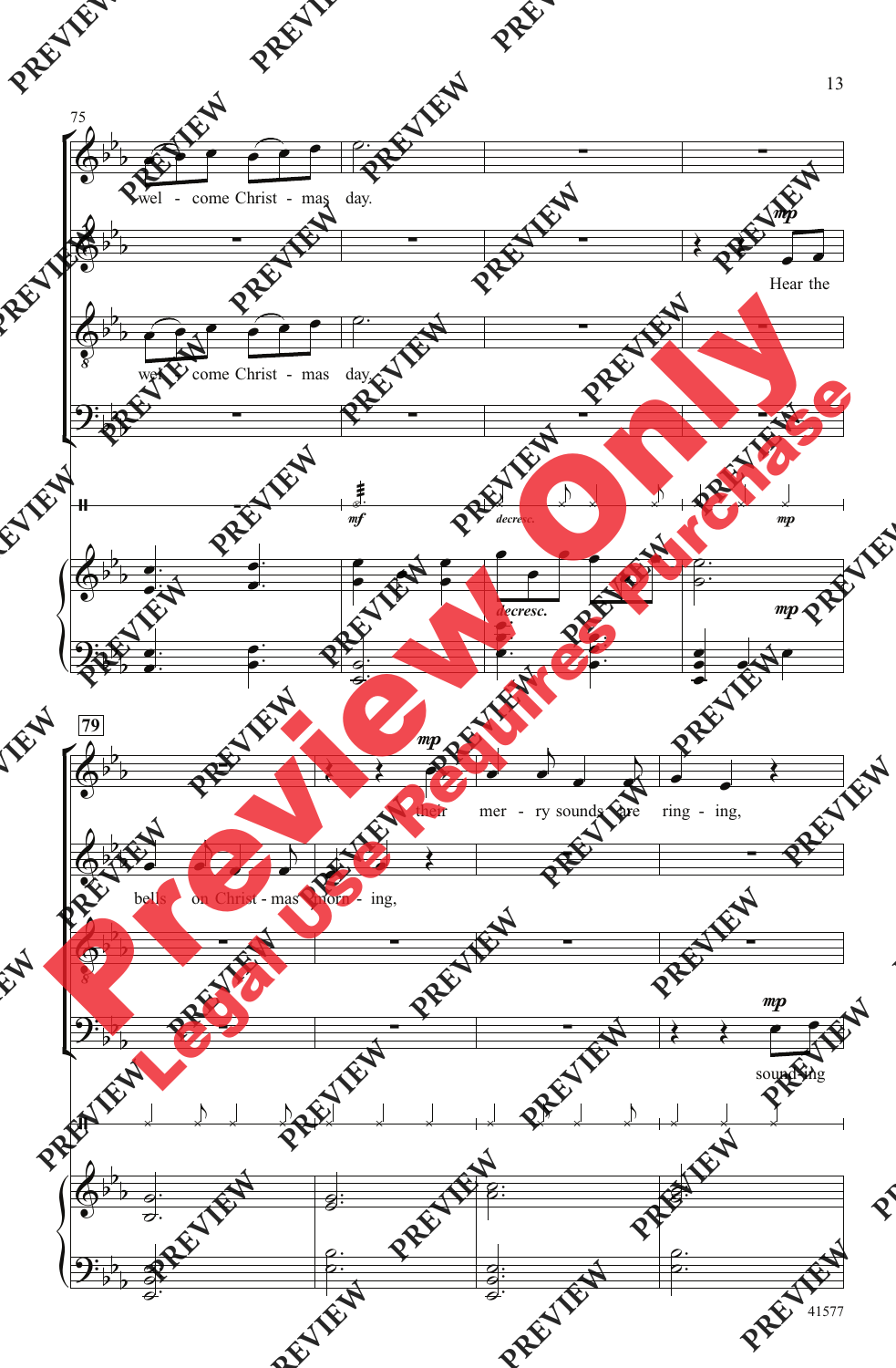